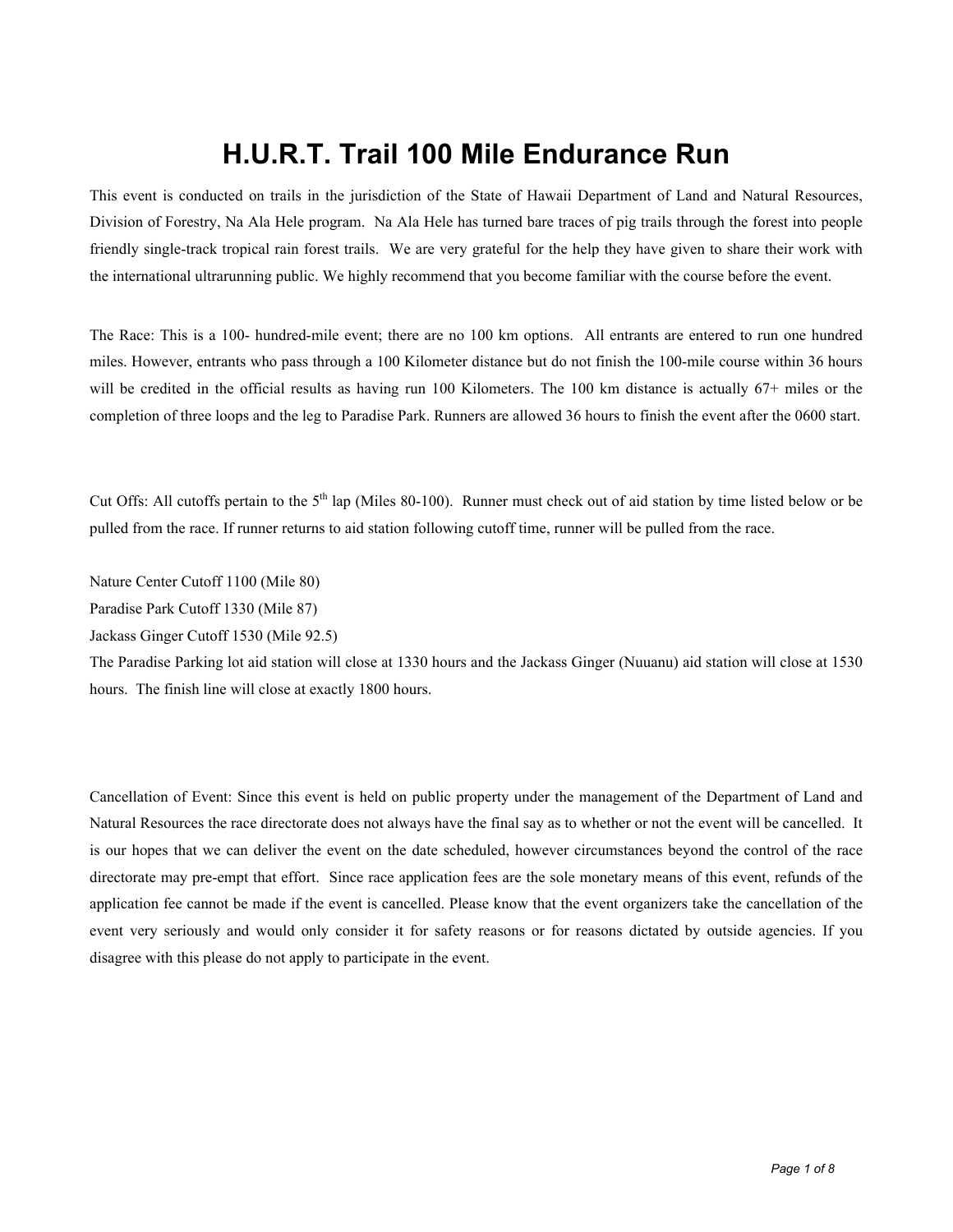#### **Schedule**

**January 16, Friday 1530 Hawaii Nature Center Makiki Heights Drive** Mandatory Runner check In - Runners are to pick up race number and runner bag. A scale will be made available for competitors who wish to track their weight during the event. *Race officials will not be responsible for weighing participants. Do not bring your drop bags to the pre race brief; they will be collected on Saturday morning. Parking in the lower lot is limited- please arrive on time.*

| <b>January 16, Friday</b>       | 1600 | Hawaii Nature Center Makiki Heights Drive                                                                                   |
|---------------------------------|------|-----------------------------------------------------------------------------------------------------------------------------|
| Introduction of DLNR personnel. |      |                                                                                                                             |
| Mandatory trail briefing.       |      |                                                                                                                             |
| Medical concerns.               |      |                                                                                                                             |
| Search & Rescue Concerns.       |      |                                                                                                                             |
| Drop status.                    |      |                                                                                                                             |
|                                 |      | Bring a chair if available for the trail brief. Runners will be released by 1700. The run will not sponsor a pre race meal. |

#### **January 17, Saturday 0515 Hawaii Nature Center Makiki Heights Drive**

1. Runner check in (mandatory)-If you don't check in you will not be an official runner.

2. Drop bag collection: You may have drop bags at each of the three aid stations. Please label them as Nuuanu, Paradise Park, or Start/Finish. Be sure and put your name and bib number on the bag. You will be visiting all these station 5 times, so pack accordingly. You are responsible for gathering your own drop bags following the event. Race management is not responsible to return these items to you. Any items left after the race will be donated to charity or thrown away.

| <b>January 17, Saturday</b> | 0600 | Hawaii Nature Center | <b>Makiki Heights Drive</b> |
|-----------------------------|------|----------------------|-----------------------------|
| Start of race!              |      |                      |                             |
| <b>January 18, Sunday</b>   | 1800 | Hawaii Nature Center | <b>Makiki Heights Drive</b> |
| End of race!                |      |                      |                             |
| <b>January 19, Monday</b>   | 1730 | No host dinner.      | Site TBD.                   |

## **Race Rules, Recommendations and Procedures**

The HURT Trail 100 rules and procedures are designed for the safety and well being of everyone involved in the race, including runners, pacers, crews, volunteers, spectators and others using the trails. Failure to comply with these rules will result in disqualification of the runner.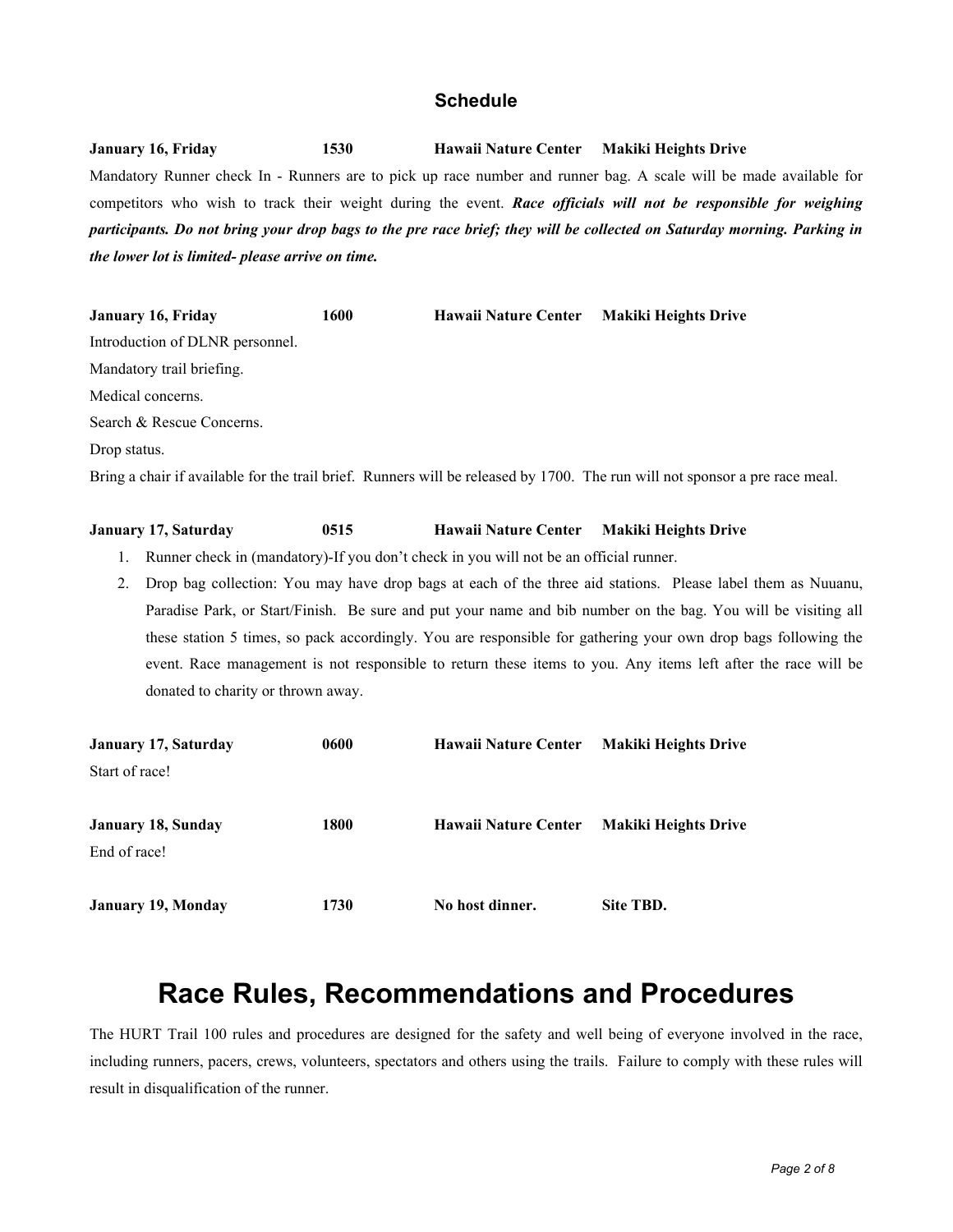#### **For The Runners:**

- 1. The runner is responsible for knowing all the rules and is responsible for the actions of his/her pacer(s) and crew(s).
- 2. You must pick up your run number on Friday at the trail briefing.
- 3. You must check in on race morning prior to the start of the race.
- 4. Aid: there are three aid stations,  $5.4 7.3$  miles apart. We will be providing a variety of hot and cold food and drink. If you have special dietary needs or desires please put these supplies in your drop bags.
- 5. Sharing the trail: we do not have exclusive use of the trails. The trails are well used by the general public. Exercise caution when approaching casual hikers. Please warn others of your approach. When in doubt give the right of way to others.
- 6. Respecting the Rain Forest: The rain forest is fragile and subject to damage simply by being tread upon. Runners and pacers are expected to stay on the trail at all times. Please use the bathrooms available at the Hawaii Nature Center and the portable toilets at Paradise Park and Jackass Ginger.
- 7. Muling is not permitted. You must carry all your own supplies between aid stations. Crews and pacers may not retrieve bottles from the runner for filling until within the confines of the aid station, or so directed by aid station personnel. Failure to comply with this request may result in disqualification of the runner.
- 8. Stashing of supplies is not permitted at any place or time on the course (this includes leaving water bottles on out and back sections of the course). Aid from crews may only be given at course aid stations. **Crews cannot take or give supplies to runners or their pacers at road crossings.** Any unauthorized aid between stations is not permitted and grounds for disqualification.
- 9. You should print the course map and carry it with you. There is always the possibility that some of the course markings may be removed during the event.
- 10. It is recommended that runners carry a whistle on their person at all times. Should you become incapacitated or lost the whistle may be your lifeline. We will not be supplying whistles this year.
- 11. A two water bottle minimum (or equivalent hydration vest) when on the course is highly recommended. Three bottles on legs #1 and #3 is strongly encouraged. Dehydration is a major threat to successful completion of this event.
- 12. Littering on the course will be grounds for immediate disqualification. Do not carry aid station cups away from the aid station.
- 13. No course cutting. Runners must follow the marked course at all times. If the runner departs from the marked course, the runner must return to the point of departure on foot before continuing. Cutting the course is immediate grounds for disqualification.
- 14. You must check in and out of every aid station otherwise we cannot efficiently monitor your progress.
- 15. If you get hurt on the trail, stay put and keep warm. This is a multiple lap, out and back course, there should be runners who will be able to direct aid station volunteers to your site. If you get lost do not attempt to find your way cross-country. Stay on the trail and wait. Wandering aimlessly, especially at night, will reduce your chances of being found.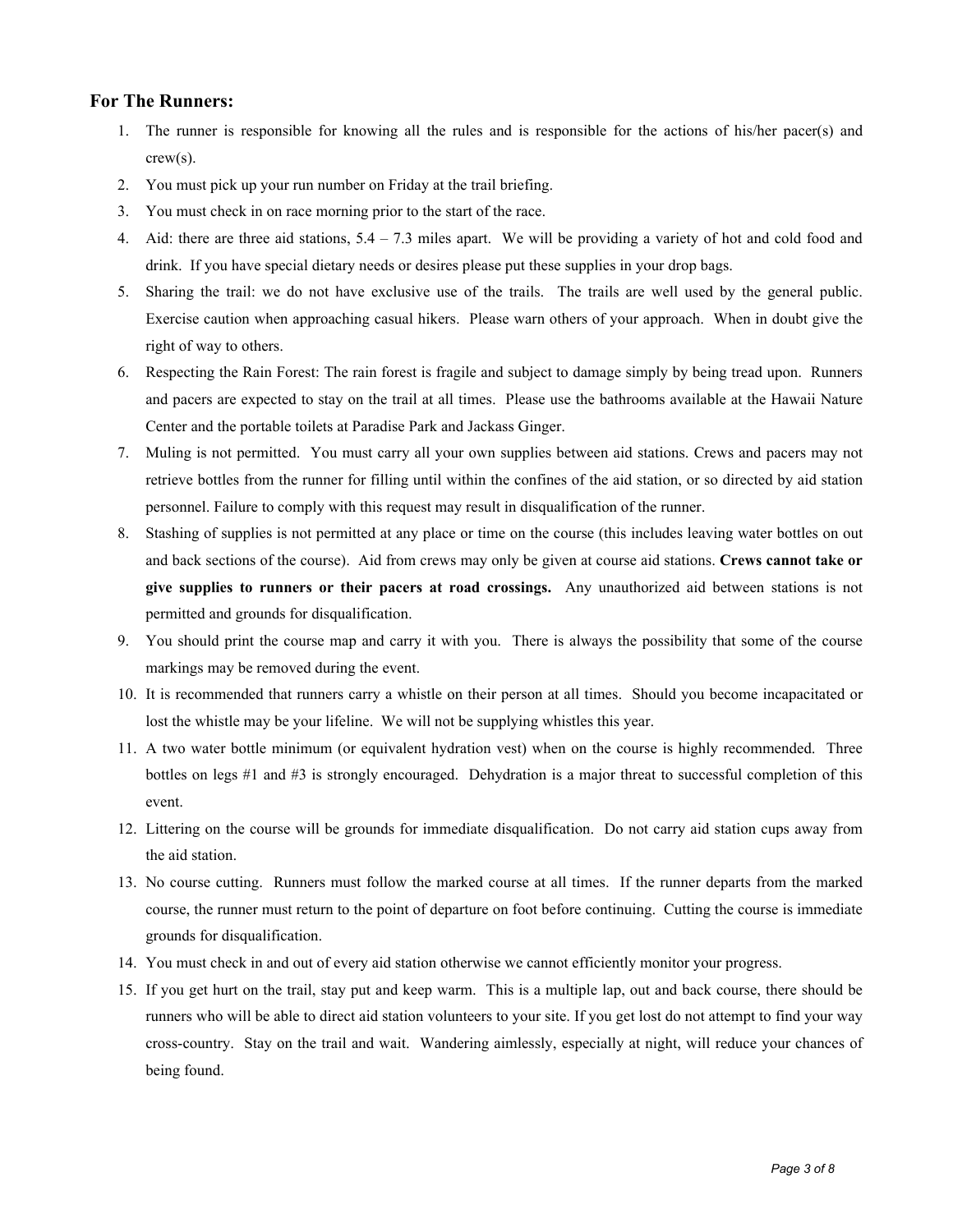- 16. Cutoff times will be strictly enforced. Failure to comply will result in banishment from all HURT sponsored runs. Once a runner is pulled due to cut-off time they must remove themselves from the course and not continue on. We will make every attempt to shuttle the runner back to the start / finish line should they be pulled from the event.
- 17. If you decide to drop you must notify a run official who will place an "X" through your race number. If you should decide to retire from the event without notifying a race official and you fail to show up at the next aid station within a reasonable time, run officials may exercise their discretion to notify Search and Rescue. You may be held responsible for the cost of the Search and Rescue.
- 18. Removal from the Course: Race Officials reserve the right to pull a runner from the course if, in their sole judgment, the runner is not capable of continuing safely.
- 19. **Race officials or DLNR may cancel the race at any time prior to or during the event for any reason.**

#### **Pacers\*:**

- 1. You must abide by all runner rules.
- 2. Pacers may start running with their runner after 60 miles or starting at 5 p.m. on Saturday.
- 3. Pacers must start their pacing duty at one of the three-aid station (Start/Finish, Paradise Park, Jackass Ginger). Pacers under the age of 18 need a release signed by a parent or guardian. Pacers will not be assigned run numbers, nor will they be tracked.
- 4. Only one pacer is allowed to accompany a runner at a time.
- 5. Aid will be available for pacers and runners, however if a shortage occurs runners have priority.
- 6. Both runner and pacer must receive their aid only at the designated checkpoints.
- 7. Pacers must arrive and leave within close proximity to their runner.
- 8. If for any reason a pacer falls way behind his runner, the runner can continue on without a pacer, but the pacer will be removed from the course as soon as possible, or must exit at the next aid station.
- 9. Pacers are not allowed to carry any supplies for the runners (muling prohibited). Pacers are also prohibited from carrying their runner's bottles into or out of the aid stations in an effort to get the bottles filled in a timelier manner.
- 10. No "towing" or utilizing harness and line or any other means is allowed.

\*The ultra running community in Hawaii is relatively small and pacers may be hard to come by. If you require a pacer you are encouraged to bring your own.

#### **Crews**

- 1. Support crews are not essential since there is adequate aid station support along the way with water, electrolyte replacement fluids, and food.
- 2. Crew must follow the rules for pacers and runners.
- 3. Crew may not use aid provided by the run for their own consumption or use.
- 4. Crew may only park in authorized areas.
- 5. Crew are prohibited from giving aid of any kind at road crossings (this includes clothing as well as nutritional support)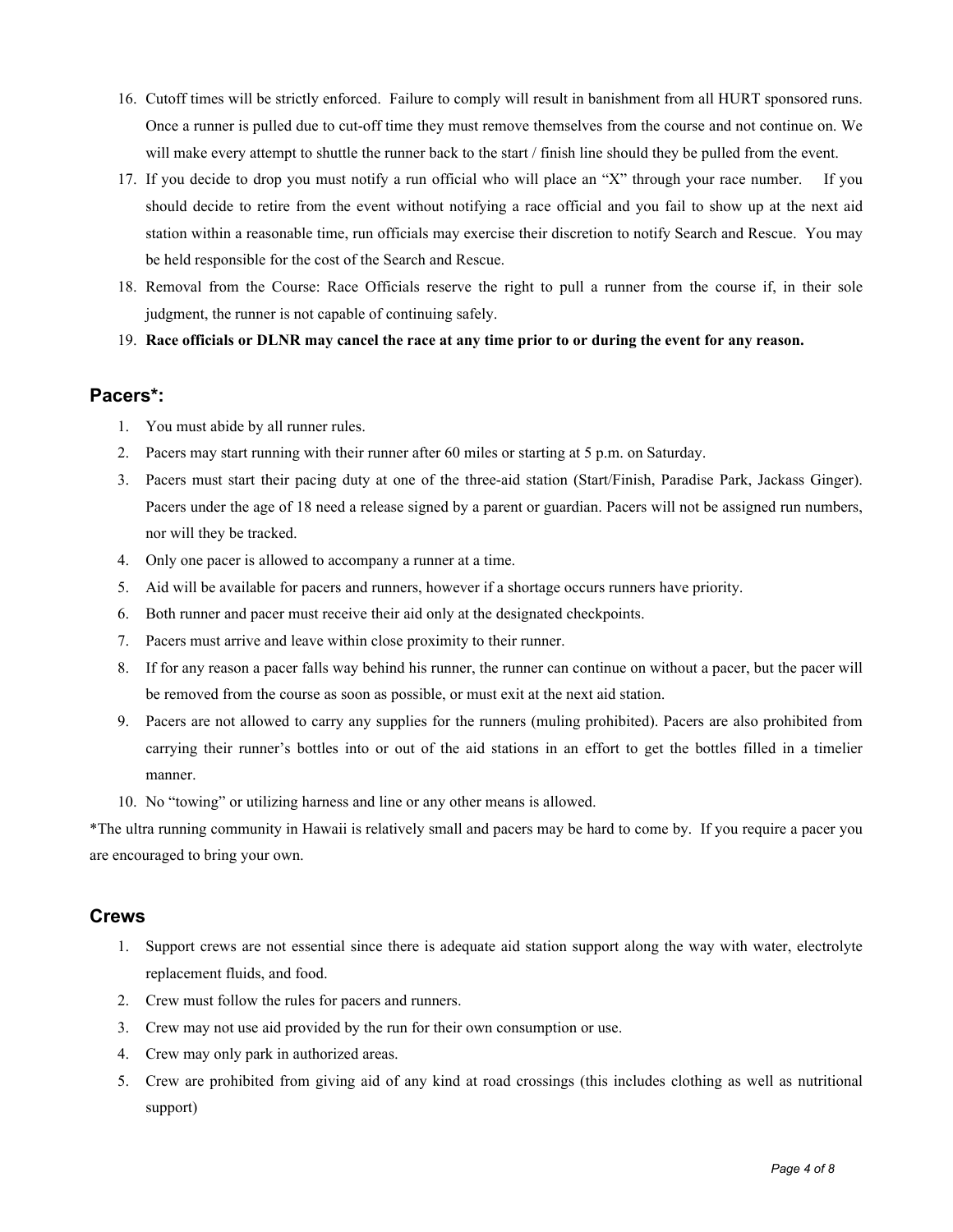- 6. Crew may support their runner only at the aids station (within 100 yards of station).
- **7. Crews are prohibited from parking at the Paradise Park lot on the first lap of the event. We need to get all our volunteers and supplies in place. Failure to comply could result in the disqualification of your runner from the event.**

#### **Other rules**

- 1. Smoking is not permitted in or on the trail or at aid stations.
- 2. Dogs are not allowed anywhere on course.
- 3. City and County of Honolulu parking and driving regulations are strictly enforced.
- 4. Consumption of alcoholic beverages and illegal substances on any part of the course is prohibited.

## **Course Markings**

Each leg of the course will be marked with a different color surveyor tape. Follow the color as displayed on the map. Sections of trail NOT a part of the racecourse will be flagged with BLUE surveyor tape. If you find yourself on a part of the course with BLUE tape return to the nearest intersection and look for the right colored tape. Fluorescent surveyor ribbon and glow sticks may be used to mark night sections. Especially difficult trail sections where a critical turn is present will have more surveyor tape.

Runners should print out a copy of the map and carry it at all times. Course markings have been known to disappear.

## **Safety and Medical Concerns**

**Dehydration:** One of the most common medical problems for endurance athletes is dehydration. Drink plenty and often. You probably will be running in very humid conditions. A scale will be available to check your weight at the start / finish line of each lap. Each runner is solely responsible for monitoring his/her hydration level. Runners should leave each aid station with a minimum of two full water bottles (or equivalent hydration vest).

**Hypothermia:** May be a problem in the evening especially if it has rained. January is the beginning of our rainy season. It can get cool at night to below 60 degrees. Sections of ridgeline trails including Manoa Cliff Trail and Nuuanu Trail are extremely exposed to the elements and are very windy. Dry clothes and jackets are advised for the evening hours.

**Road Crossings:** During each lap you will cross one road (in two places) and will run a hundred yards along another narrow road before crossing from one trail section to the other. You must use extreme caution before, during and after crossing the asphalt. Road crossing safety is the sole responsibility of the runner. There will be no road crossing monitors on the course.

**Terrain:** You will be running on very uneven, rocky, rooty, and muddy type of trail where footing is at best adequate. Be careful when traversing wet rocks and roots. Some trails run along cliff sections with extreme drop offs.

Lighting: We recommend that you use a LED flashlight and/or LED headlamp from sunset to sunrise. There is a heavy forest canopy and very little starlight permeates the trail. We recommend that you carry backup batteries and flashlights and keep some in your drop bags. **The aid stations do not carry extra batteries for your use.**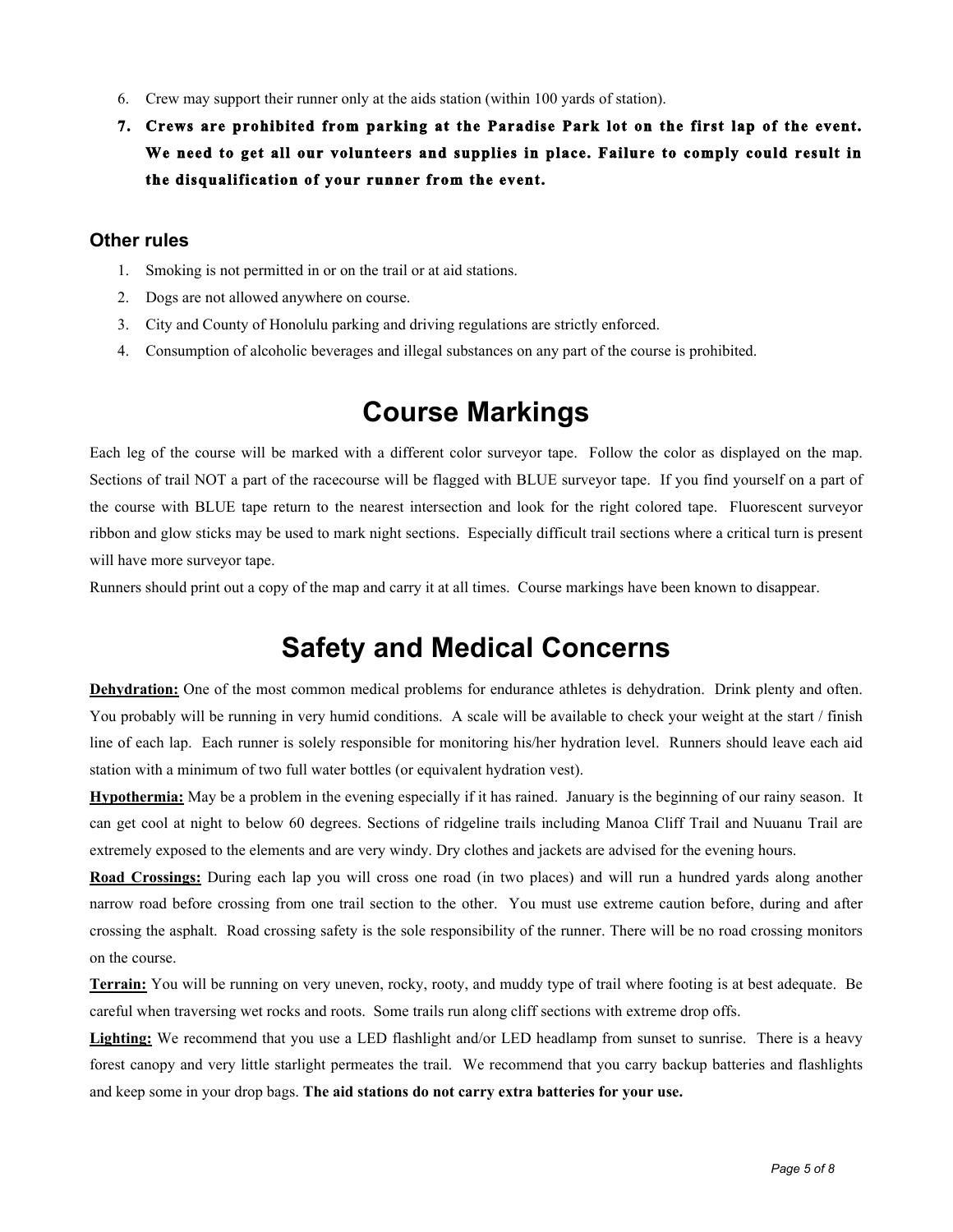**Medical Personnel:** *There will be no onsite physicians or podiatrists to take care of you*. Each of the aid stations is located within a 5-mile radius of a major medical center. The Queens Medical Center emergency room department will be notified prior to the event of the potential for endurance event type induced maladies, most notably dehydration and electrolyte loss.

**Wildlife:** Wild pigs do roam these trails. They have teeth and tusks that can do serious damage. They are most active and most likely to be seen near sunrise and sunset.

**Stream Water**: *Please do not drink the water from the streams, as there is a leptospirosis problem in Hawaii.*

**Hiking Poles:** Are permitted on the course. However, for safety of all involved, those with poles should yield trail to oncoming runners.

### **Course Overview**

- 1. 100 miles over 5 laps (partial out and backs) in a tropical rainforest.
- 2. 99% single-track trail, 1% asphalt.
- 3. There is over 24,935 feet of elevation gain and loss over the course of 100 miles. The gain comes in short sections no more than 2.1 miles at a time. There are very few sections where you can run with consistent stride for more than a few hundred yards at a time. This course requires that you pay close attention to your footing at all times!
- 4. There are a total of 20 stream crossings, two per lap, prior to the Paradise Park aid station (usually on a small wire grate) and prior to the Jackass Ginger aid station. Be extremely careful when crossing the streams. If the river is high due to rain, we may forego the stream crossing at Jackass Ginger. You will be notified at the trail briefing if you will not be crossing the stream. Expect wet feet every time you enter and leave the Jackass Ginger aid station.
- 5. The trail is composed of a moderately packed dirt surface with lots of roots and rocks, which are very slippery when wet. At night there will be dew, which makes this trail extremely slippery. If it rains (which it will), there will be plenty of mud.
- 6. You will be traversing a couple of exposed ridge tops with vertical embankments (Nuuanu, Manoa Cliff). Be very careful in these areas, especially at night, as you will be on wet roots and slippery grasses on an extremely narrow trail.
- 7. A rope may or may not be placed (not likely) at the grass line knoll (near Bien's Bench) (depending on weather conditions) heading down into Jackass Ginger.
- 8. This course does not lend itself well to be run in under 21 hours.
- 9. Realizing that the H.U.R.T. Trail 100 Mile Endurance Run is an incredible physical undertaking, race management has opted to recognize those runners who pass through 100 kilometers in official event releases as running a distance of 100 kilometers. Runners wishing to be recognized as such will be required to complete three full 20 mile loops and the leg to Paradise Park (67+ miles). Runners who had anticipated running 100 miles but for whatever reason stopped at the Paradise Park aid station or beyond after completing 3 complete loops will also be credited with a 100-kilometer run. Their actual time for the 100-kilometer distance will be their arrival time at Paradise Park. Runners who make the last cutoff at the final aid station, but finish outside 36 hours will be recognized as an unofficial 100 mile finisher, and will have the time at Paradise Park on loop four recorded as their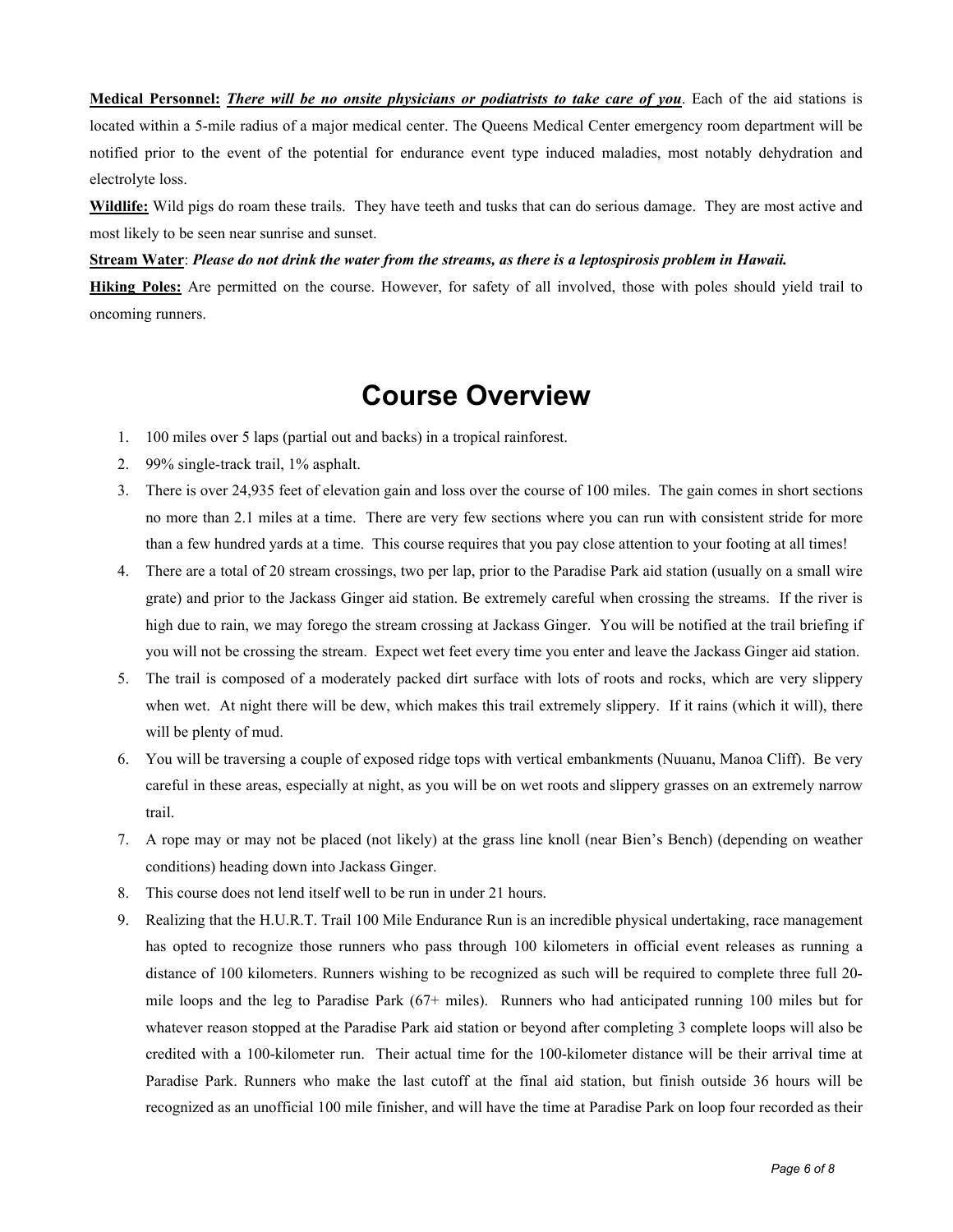100 kilometer time. Final results will not reflect a time for a 100 km distance although this time will be made available to the runner at the finish. Only 100 km and 100 mile distances are recognized towards inclusion of the 500 mile-club.

#### **What Kind of Weather to Expect**

The weather in January can be quite nice or quite bad. Over the last forty years the average maximum January temperature in Honolulu is 80.6 and average low is 62.7. Average total precipitation in January is 3.35 inches. These averages do not necessarily apply to the rainforest. You should expect a slightly lower high and cooler evening, especially on the exposed ridge tops of Manoa Cliffs and Nuuanu Ridge. Rain can come down in huge quantities over a short period of time. In any case expect high relative humidity.

### **Aid Stations**

The aid stations will be stocked with water, an electrolyte drink and Soda. Food items will include the standard fare that is present at most 100-mile runs. Being a run in Hawaii, one can expect a bit of variation from the standard theme. Hot and cold food will be available. The runner will be responsible for his or her own Gels/Power bars, and electrolyte caps. For those with very strict dietary habits you are advised to pack what you need.

## **Awards**

Awards (belt buckles) for the 100 Mile finishers will be given at the finish line. Awards will also be given to the first three finishers of each gender.

Belt buckles will be the only finishing awards given to those completing a distance of 100 kilometers. Runners completing a cumulative total of 500 miles at H.U.R.T. Trail will be recognized at the post race dinner.

An award of \$500.00 will be given for any Men's or Women's course record established in the H.U.R.T. 100 Mile event.

# **Parking**

- 1. Runners must park below the gate to the Nature Center in the gravel parking area.
- 2. On race day there will be a parking attendant to direct cars to park along the roadside.
- 3. Parking at the Makiki Recreation area is limited.
- 4. Crew access is at aid stations only.
- 5. There are several houses along the roadway fronting the Nature Center. Please limit the amount of travel during the nighttime hours. The Division of Forestry has advised us that only necessary traffic will be allowed to pass through the front gate after hours as the park need to be secured.
- 6. **Parking at Paradise Park will not be allowed until after 9 a.m. on Saturday morning. After that parking is available down in the neighborhood below the aid station. Failure to comply could result in disqualification**